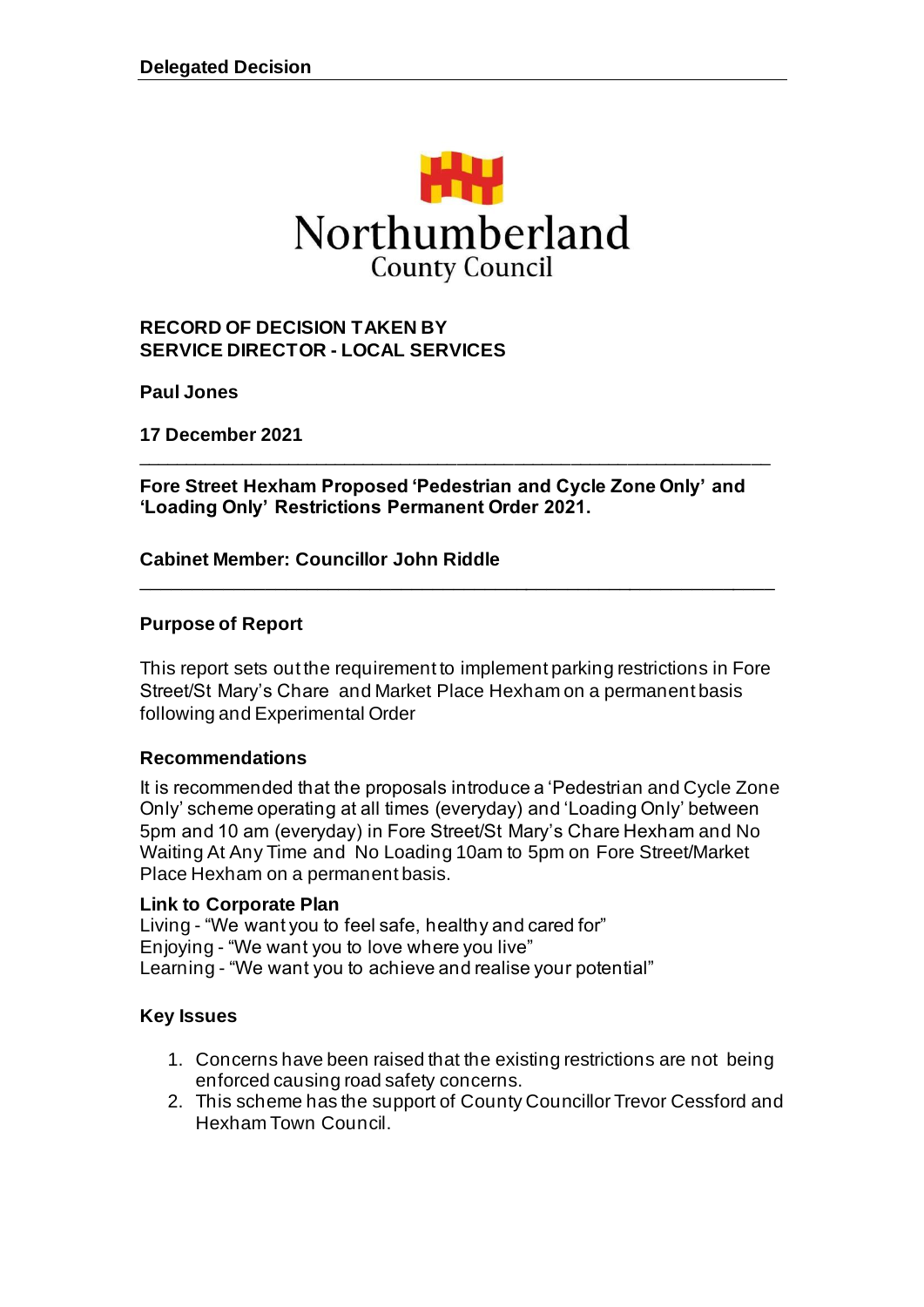## **Background December 2021**

An Experimental Order was prepared and implemented in September 2020. Full details of these experimental restrictions are included in the following Decision Report and Addendum:

Fore Street Hexham Proposed 'Pedestrian and Cycle Zone Only' and 'Loading Only' Restrictions Experimental Order 2020.

7 July 2020 – signed off  $8<sup>th</sup>$  July 2020.

Fore Street Hexham Proposed No Waiting At Any Time and No Loading 10am to 4pm Restrictions Experimental Order 2020.

September 2020 – Signed off 2nd September 2020

## **Extract of July 2020 Decision Report**

There have been a number of concerns raised by local residents via their County Councillor and the Town Council, regarding vehicles driving through and parking on the busy shopping area of Fore Street and St Mary's Chare Hexham, which is currently a 'Pedestrian Zone'. The existing traffic restrictions are inadequate and unenforceable, thereby causing road safety issues.



**Entrance to Fore Street Hexham from the junction with B6305 Cattle Market Hexham**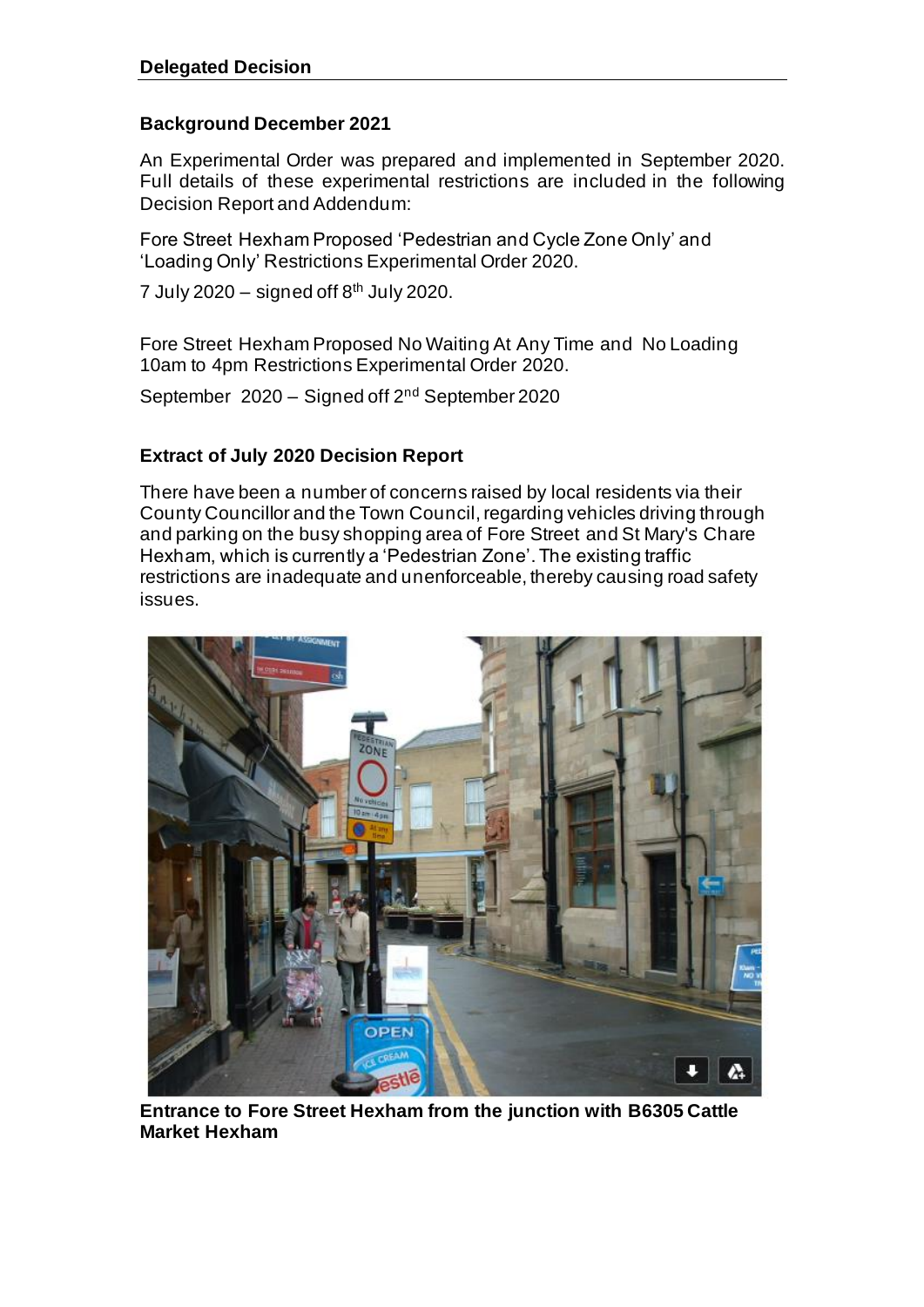The existing restrictions shown above are predominantly for a "moving traffic offence" only enforceable by the Police, which is particularly frustrating to NCC Parking Services.

It is evident that the Police do not have sufficient resources to enforce on a regular basis. However, the Police have actively tried to explain the dangers of indiscriminate parking in the area to offenders, but with minimal results.

Anecdotal evidence suggests that the majority of parked vehicles are those of business owners from the area.



#### **Fore Street Hexham - Congestion example showing a mid morning Saturday in March 2020**

It is proposed to remove the existing restrictions and replace them with:

- 1. A 'Pedestrian and Cycle Zone' operating at all times (everyday), thereby allowing pedestrians to shop safely during the busiest part of the day.
- 2. Allow Loading (unloading) between 4 pm and 10 am (everyday) outside of the busy shopping period. Thereby allowing shops and business to re-stock during the quieter trading periods and providing a safer environment for all road users.
- 3. 'No Waiting at Any Time' would be imposed within the restricted area.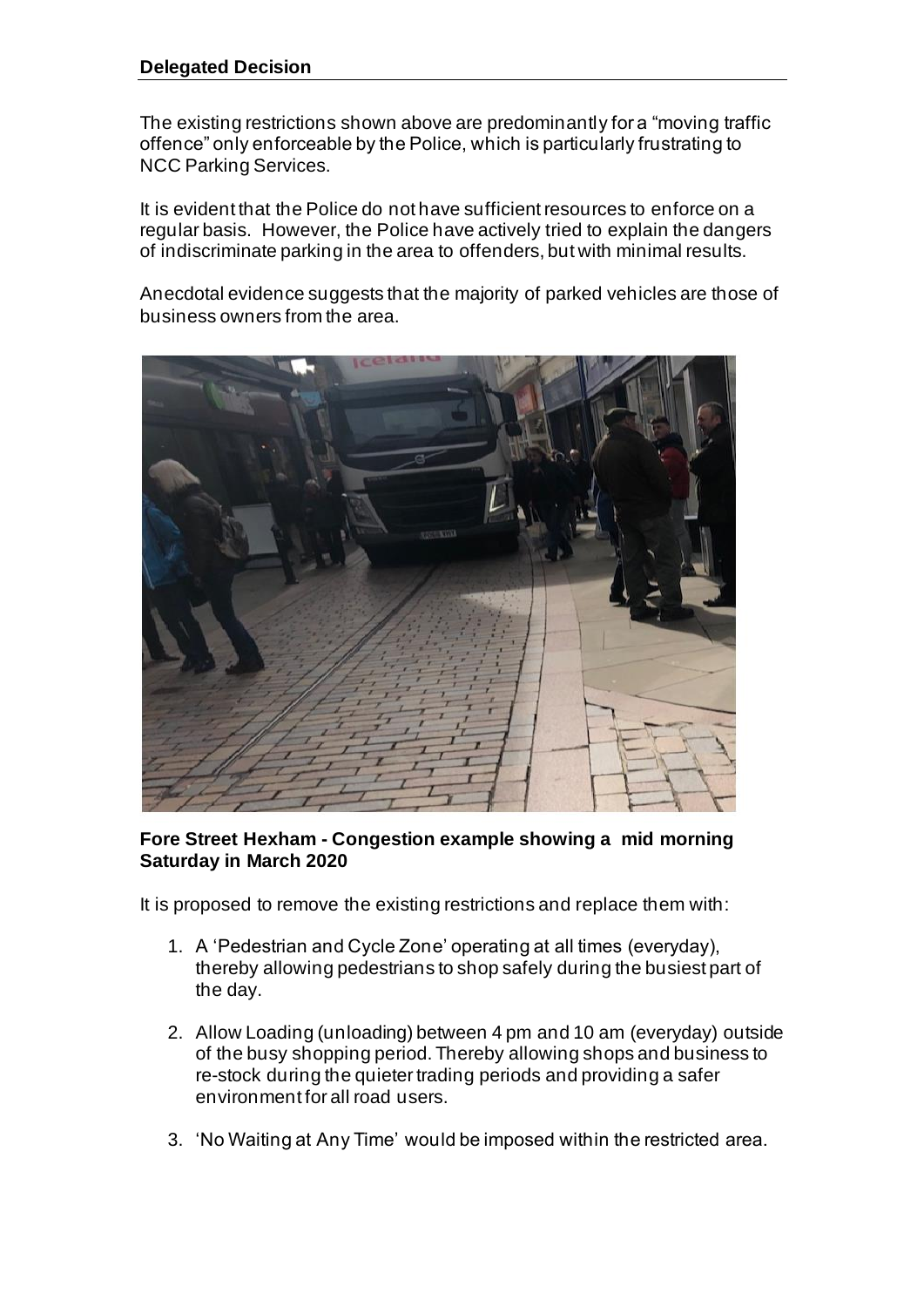- 4. No through traffic would be allowed i.e. vehicles would only be allowed between 4 pm and 10 am (everyday) to stop load or unload.
- 5. The Traffic Orders made would be on an Experimental Basis for a maximum of 18 Months. This provides the flexibility to obtain feedback on the scheme throughout the period the restrictions are in place. It provides the opportunity to closely monitor the scheme and carry out minor modifications if required.

Please note: The proposed restrictions would:

A. Enforce a 'Proposed Pedestrian and Cycle Zone' restriction which would operate at all times every day. This would effectively restrict all vehicles parking/waiting between these times, with the exception of pedal cycles and mobility scooters.

B. Enable deliveries to be carried out between 4 pm and 10 am daily.

C. Permit exceptions i.e. essential repairs and maintenance via an exemption issued by Parking Services

D. Enable enforcement to be carried out by Parking Services and Northumbria Police.

An information letter will be sent to all affected businesses prior to the order being implemented.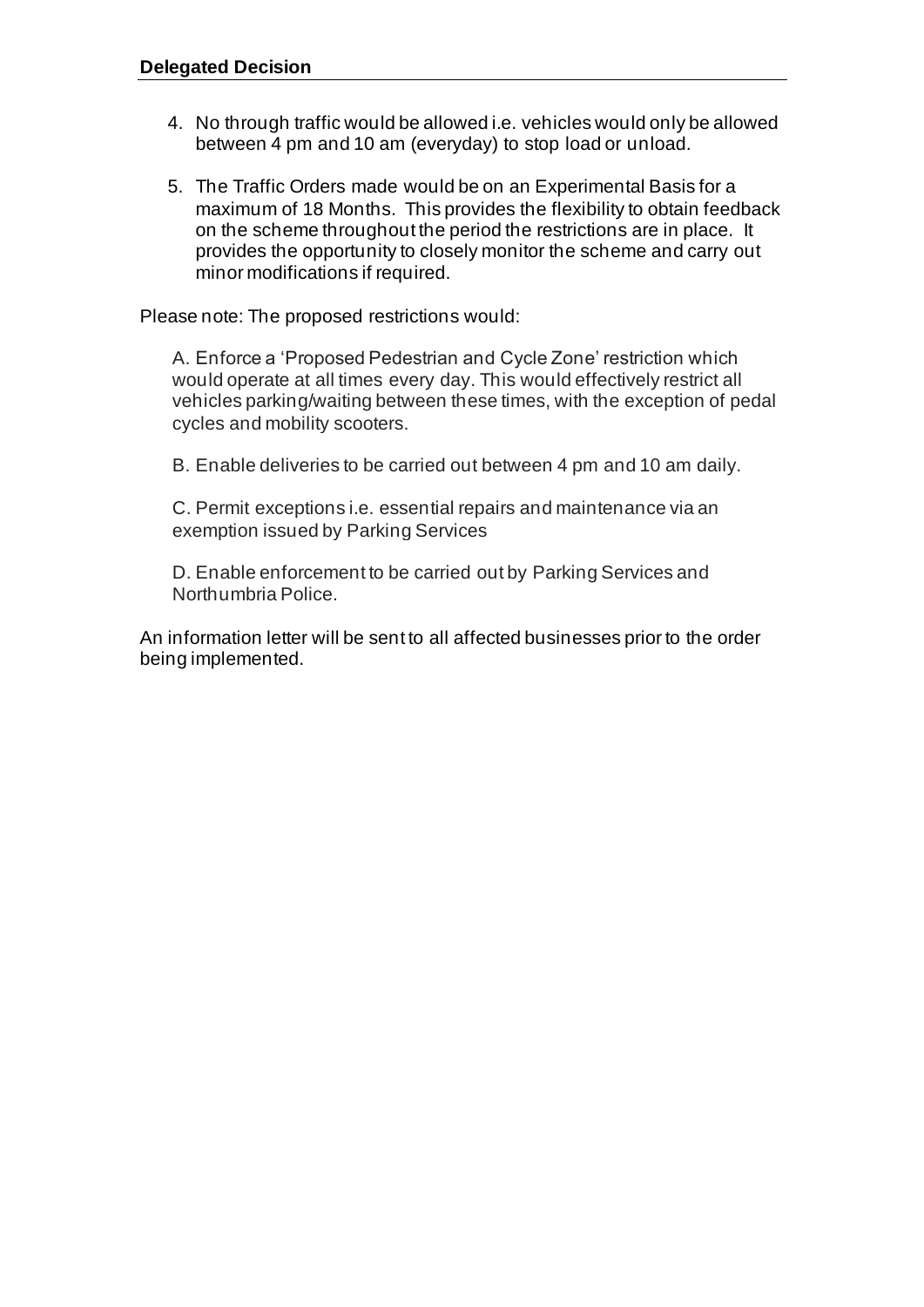## **Proposed Permanent Restrictions December 2021**

Following a review involving NCC Officers and local County Councillor Cessford of the Experimental Order which commenced in September 2020, it is proposed to implement these restrictions on a permanent basis.

Councillor Cessford canvassed opinion from local businesses, fellow local Councillors and the Town Councillors, those who responded supported the implementation of the restrictions on a permanent basis.

However, there was one minor amendment requested: to move the upper limit from 4pm to either 4:30 pm or 5pm. After further discussion with NCC Officers it was proposed to make the upper limit 5pm. A revised plan of the permanent restrictions is detailed in Appendix A.

The Highways Programme Team received no direct feedback from members of the public during the implementation of these experimental restrictions.

It is concluded that the Experimental Restrictions has been on the whole a successful scheme:

A. by introducing restrictions that provide a safer environment for the travelling public.

B. Introducing restrictions that can be monitored and enforced by NCC Parking Services, thereby not relying totally on enforcement by Northumbria Police.

C. Conducting a cost effective Experimental Order, providing the opportunity to receive feedback and make amendments, prior to make the restriction permanent.

D. It has gained general support from all parties including NCC Parking Services who will carry out the primary enforcement of the restrictions.

Northumbria Police, other emergency services and relevant statutory consultees will be notified of these permanent restrictions as part of the process for making the permanent Orders.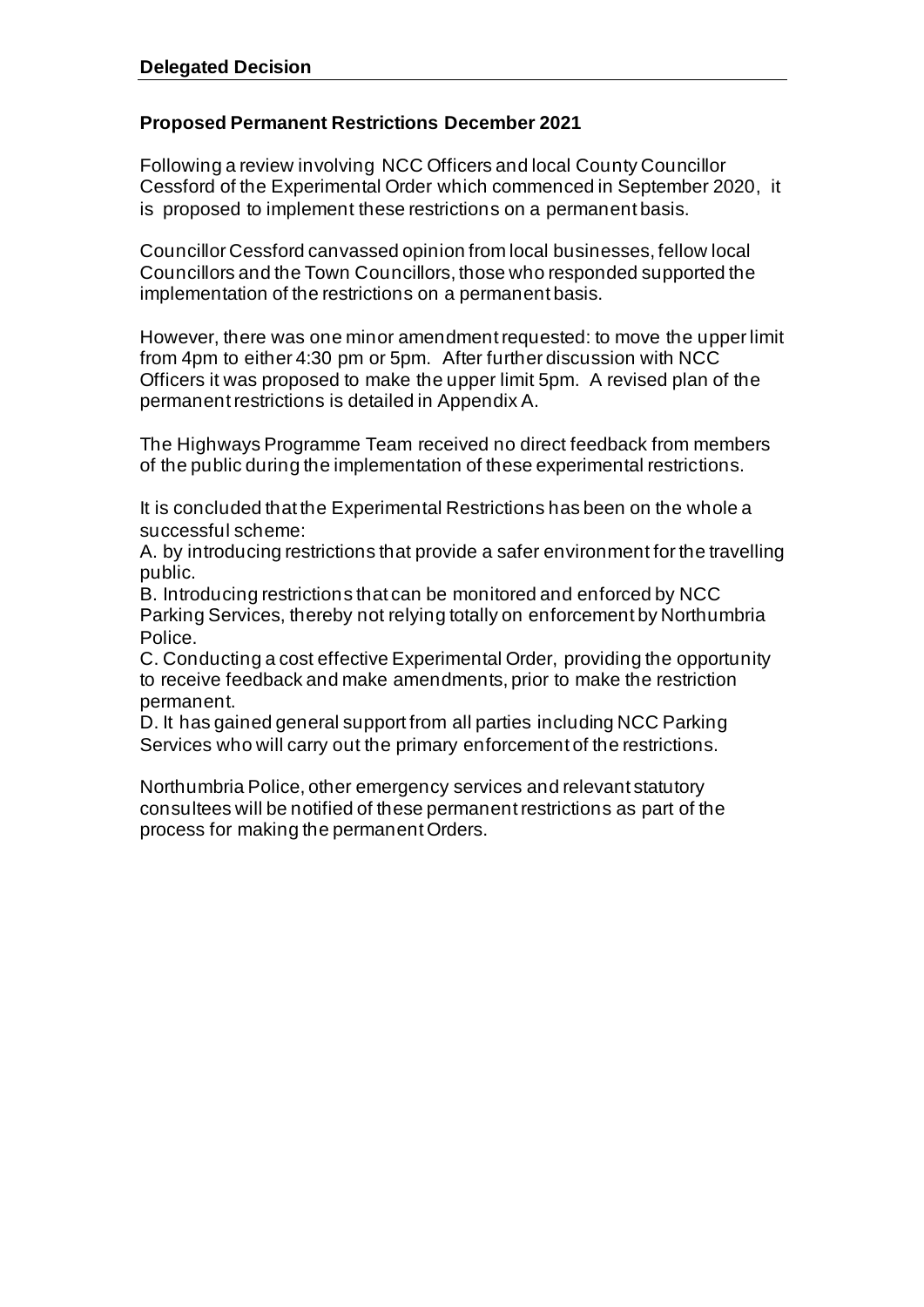# **Implications Arising out of the Report**

| <b>Policy</b>                            | Consistent with existing policies                                                               |
|------------------------------------------|-------------------------------------------------------------------------------------------------|
| <b>Finance and</b><br>value for<br>money | Scheme will be financed from the current LTP funding.                                           |
| Legal                                    | Traffic Regulation Orders (reference TRO_28 and TRO_007_84                                      |
| <b>Procurement</b>                       | Signage and road markings to meet Regulations for Traffic<br><b>Regulation Orders</b>           |
| <b>Human</b><br><b>Resources</b>         | None                                                                                            |
| Property                                 | None                                                                                            |
| <b>Equalities</b>                        | N/A                                                                                             |
| (Impact<br>Assessment<br>attached)       |                                                                                                 |
| No $\square$<br>Yes $\Box$<br>N/A        |                                                                                                 |
| <b>Risk</b><br><b>Assessment</b>         | The proposals will improve road safety for pedestrians at peak<br>times.                        |
| Crime &<br><b>Disorder</b>               | Regulations in place to carry out enforcement by NCC Parking<br>Services and Northumbria Police |
| <b>Customer</b><br><b>Consideration</b>  | It is anticipated the proposals will lead to a safer environment for<br>all road users.         |
| Carbon<br>reduction                      | Restriction of vehicles in a built up area will assist with carbon<br>reduction                 |
| <b>Wards</b>                             | Hexham                                                                                          |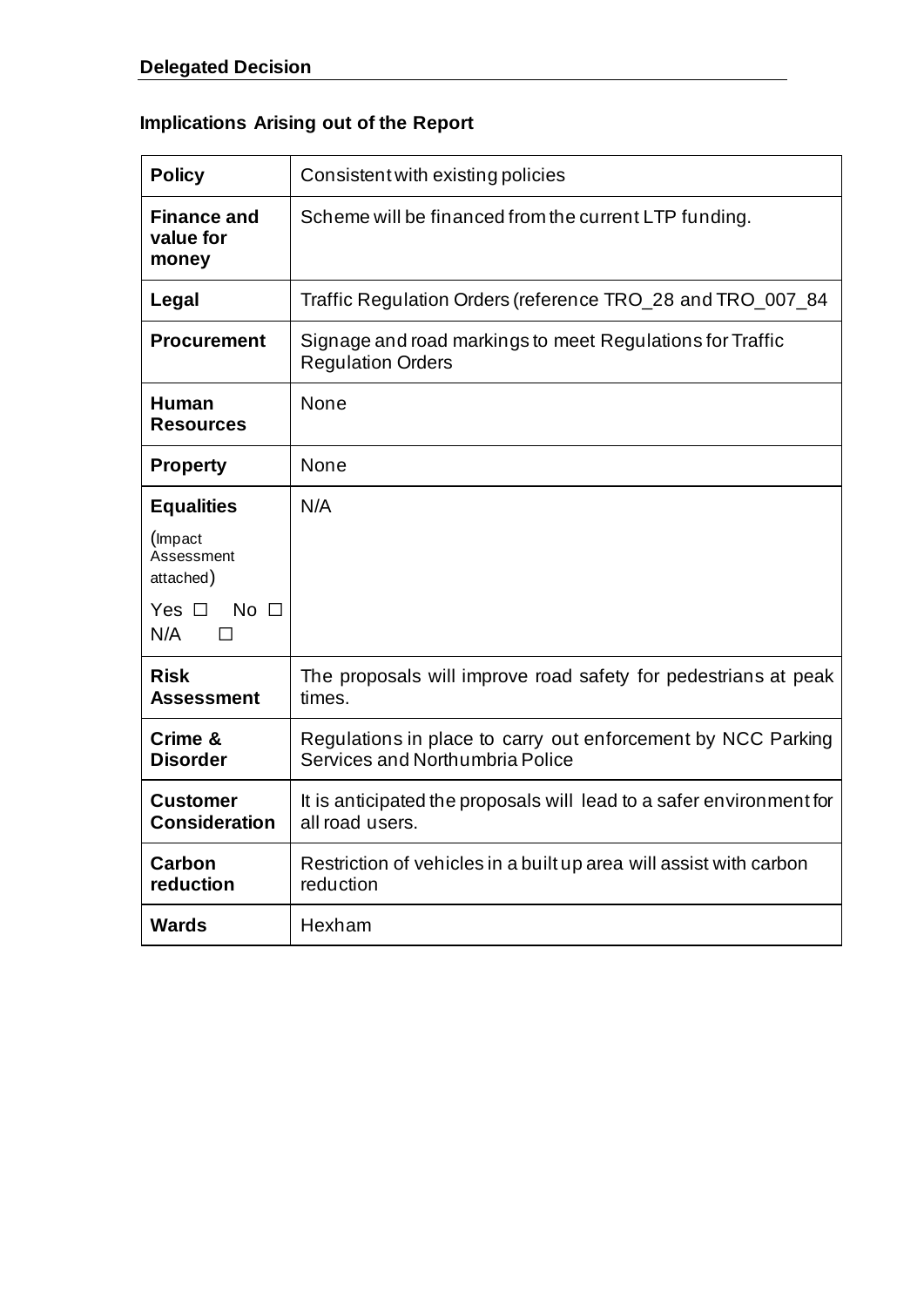## **Background Papers:**

File reference –

Decision Reports and Addendum

Fore Street Hexham Proposed 'Pedestrian and Cycle Zone Only' and 'Loading Only' Restrictions Experimental Order 2020.

7 July 2020 – signed off  $8<sup>th</sup>$  July 2020.

Fore Street Hexham Proposed No Waiting At Any Time and No Loading 10am to 4pm Restrictions Experimental Order 2020.

September 2020 – Signed off 2nd September 2020

S:\Highways\PROJECT\20\HE Minor Improvements\HE203423D TROs\HE203423D-03 Fore Street Hexham Pedestrian Zone\TRO and **Notices** 

\_\_\_\_\_\_\_\_\_\_\_\_\_\_\_\_\_\_\_\_\_\_\_\_\_\_\_\_\_\_\_\_\_\_\_\_\_\_\_\_\_\_\_\_\_\_\_\_\_\_\_\_\_\_\_\_\_\_\_\_\_\_\_\_\_\_\_

Appendix A – Scheme Location Plan - Permanent Restrictions

#### **Author and Contact Details**

Report Author**: Terry Luck - Programme Officer**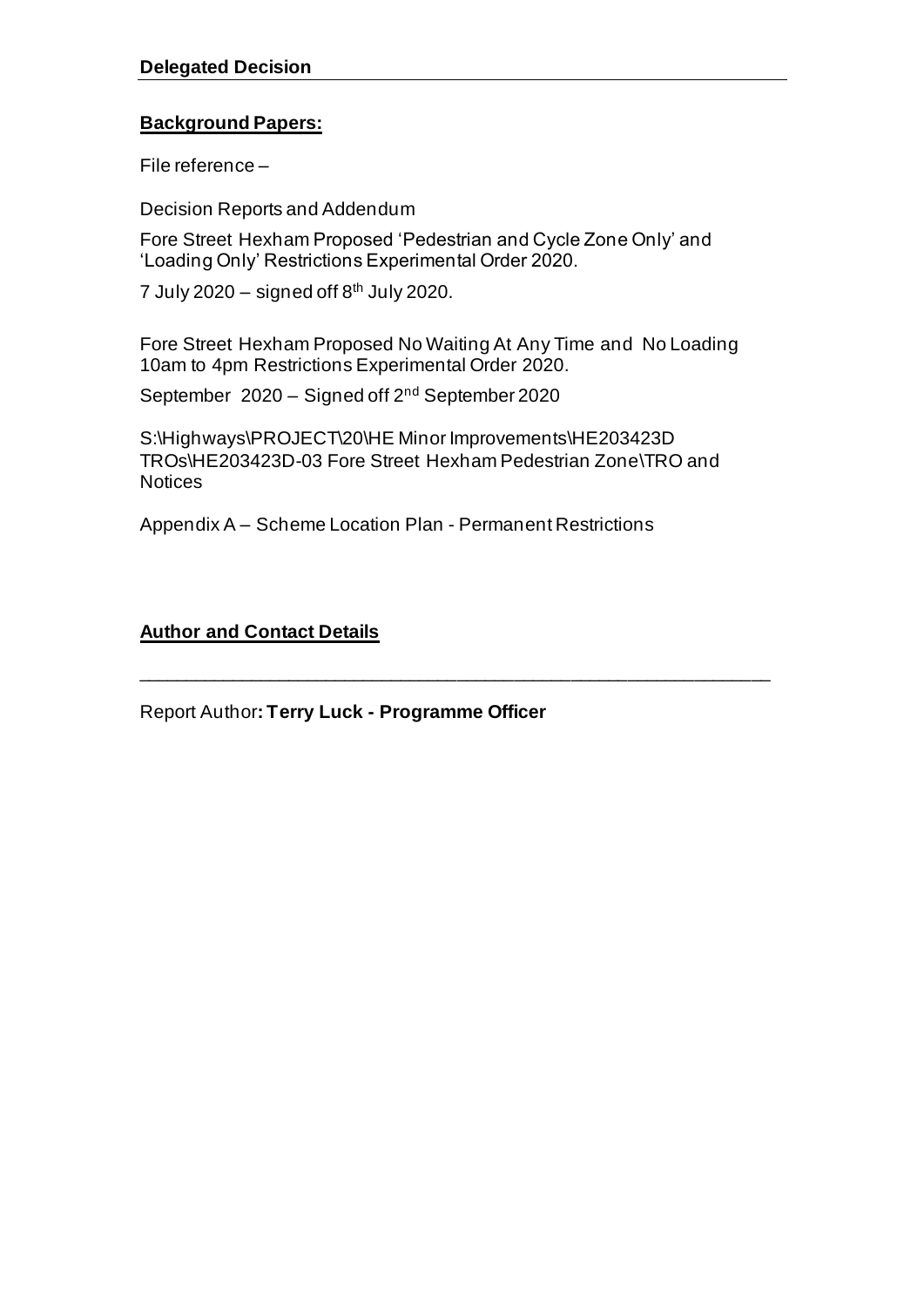## **DECISION TAKEN**

| <b>Title of Officer:</b> | <b>Service Director, Local Services</b>                                                                                                                                                                                                                                                                                                         |
|--------------------------|-------------------------------------------------------------------------------------------------------------------------------------------------------------------------------------------------------------------------------------------------------------------------------------------------------------------------------------------------|
| Subject:                 | Proposed introduction of a Pedestrian and Cycle<br>Zone At All Times (everyday) and Loading Only<br>between 5pm and 10 am (everyday) in Fore Street/St<br>Mary's Chare Hexham and No Loading 10am to 5pm<br>on Fore Street/Market Place Hexham on a<br>permanent basis following an Experimental TRO.                                           |
| <b>Consultation:</b>     | Not required, the proposal was carried out initially on<br>an Experimental basis and feedback was<br>encouraged throughout the duration of the<br>Experimental Order. Local canvassing has taken<br>place by the local Councillor and Town Council and<br>the scheme has been notified to Northumbria Police<br>and other Statutory Consultees. |
| <b>Decision Taken:</b>   | To introduce a Pedestrian and Cycle Zone At All<br>Times (everyday) and Loading Only between 5pm<br>and 10 am (everyday) in Fore Street/St Mary's Chare<br>Hexham and No Loading 10am to 5pm on Fore<br>Street/Market Place Hexham on a permanent basis<br>following a successful Experimental TRO.                                             |

Signature of Director

**Date** 19th January 2022

------------------